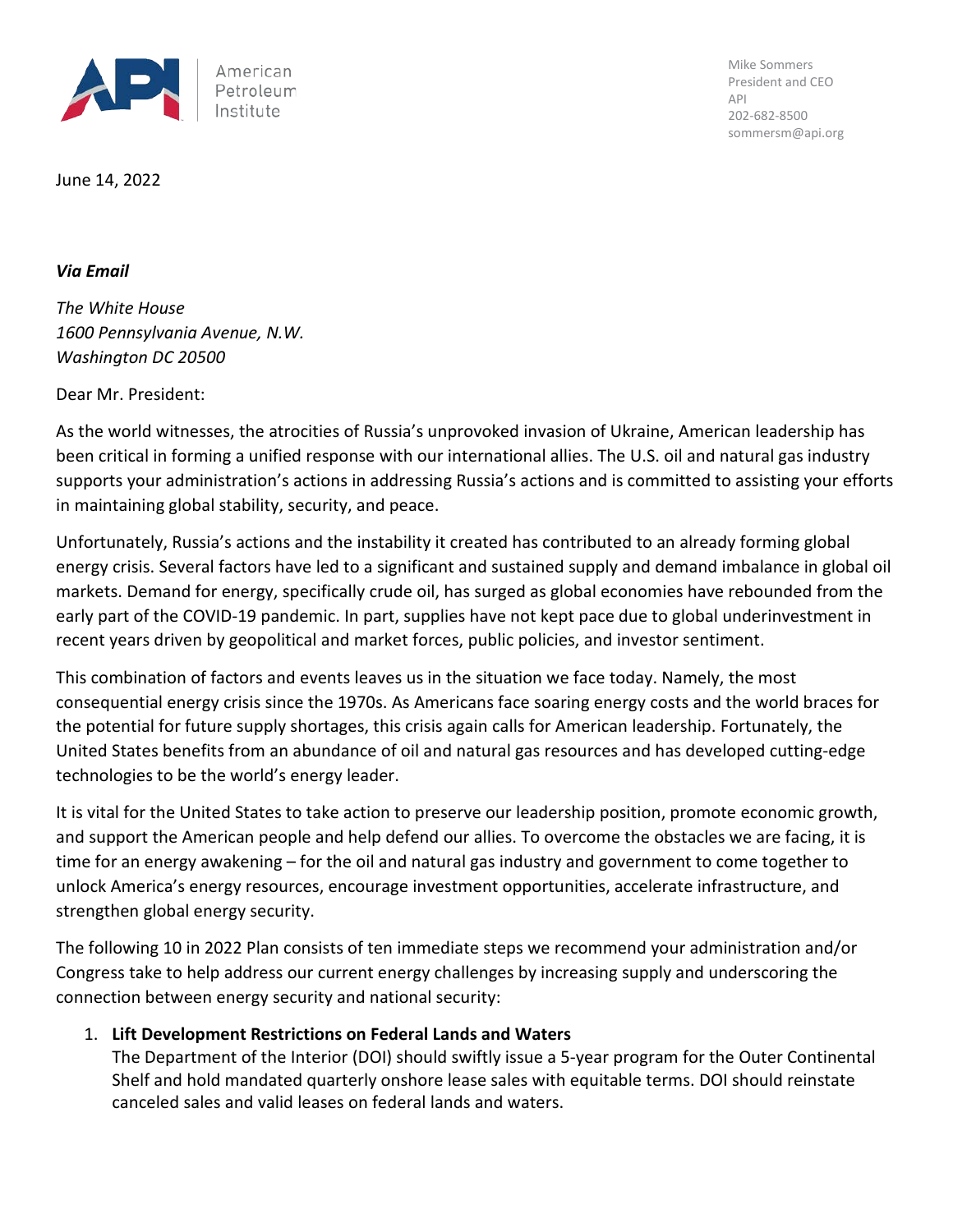

# 2. **Designate Critical Energy Infrastructure Projects**

Congress should authorize critical energy infrastructure projects to support the production, processing, and delivery of energy. These projects would be of such concern to the national interest that they would be entitled to undergo a streamlined review and permitting process not to exceed one year.

### 3. **Fix the NEPA Permitting Process**

Your administration should revise the National Environmental Policy Act (NEPA) process by establishing agency uniformity in reviews, limiting reviews to two years, and reducing bureaucratic burdens placed on project proponents in terms of size and scope of application submissions.

### 4. **Accelerate LNG Exports and Approve Pending LNG Applications**

Congress should amend the Natural Gas Act to streamline the Department of Energy (DOE) to a single approval process for all U.S. liquefied natural gas (LNG) projects. DOE should approve pending LNG applications to enable the U.S. to deliver reliable energy to our allies abroad.

## 5. **Unlock Investment and Access to Capital**

The Securities and Exchange Commission should reconsider its overly burdensome and ineffective climate disclosure proposal and your administration should ensure open capital markets where access is based upon individual company merit free from artificial constraints based on government-preferred investment allocations.

#### 6. **Dismantle Supply Chain Bottlenecks**

You should rescind steel tariffs that remain on imports from U.S. allies as steel is a critical component of energy production, transportation, and refining. Your administration should accelerate efforts to relieve port congestion so that equipment necessary for energy development can be delivered and installed.

# 7. **Advance Lower Carbon Energy Tax Provisions**

Congress should expand and extend Section 45Q tax credits for carbon capture, utilization, and storage development and create a new tax credit for hydrogen produced from all sources.

#### 8. **Protect Competition in the Use of Refining Technologies**

Your administration should ensure that future federal agency rulemakings continue to allow U.S. refineries to use the existing critical process technologies to produce the fuels needed for global energy markets.

#### 9. **End Permitting Obstruction on Natural Gas Projects**

The Federal Energy Regulatory Commission should cease efforts to overstep its permitting authority under the Natural Gas Act and should adhere to traditional considerations of public needs as well as focus on direct impacts arising from the construction and operation of natural gas projects.

#### 10. **Advance the Energy Workforce of the Future**

Congress and your administration should support the training and education of a diverse workforce through increased funding of work-based learning and advancement of STEM programs to nurture the skills necessary to construct and operate oil, natural gas, and other energy infrastructure.

While members of your administration have recently discussed the need for additional supplies to solve the energy crisis, your administration has restricted oil and natural gas development, canceled energy infrastructure projects, imposed regulatory uncertainty, and proposed new tax increases on American oil and